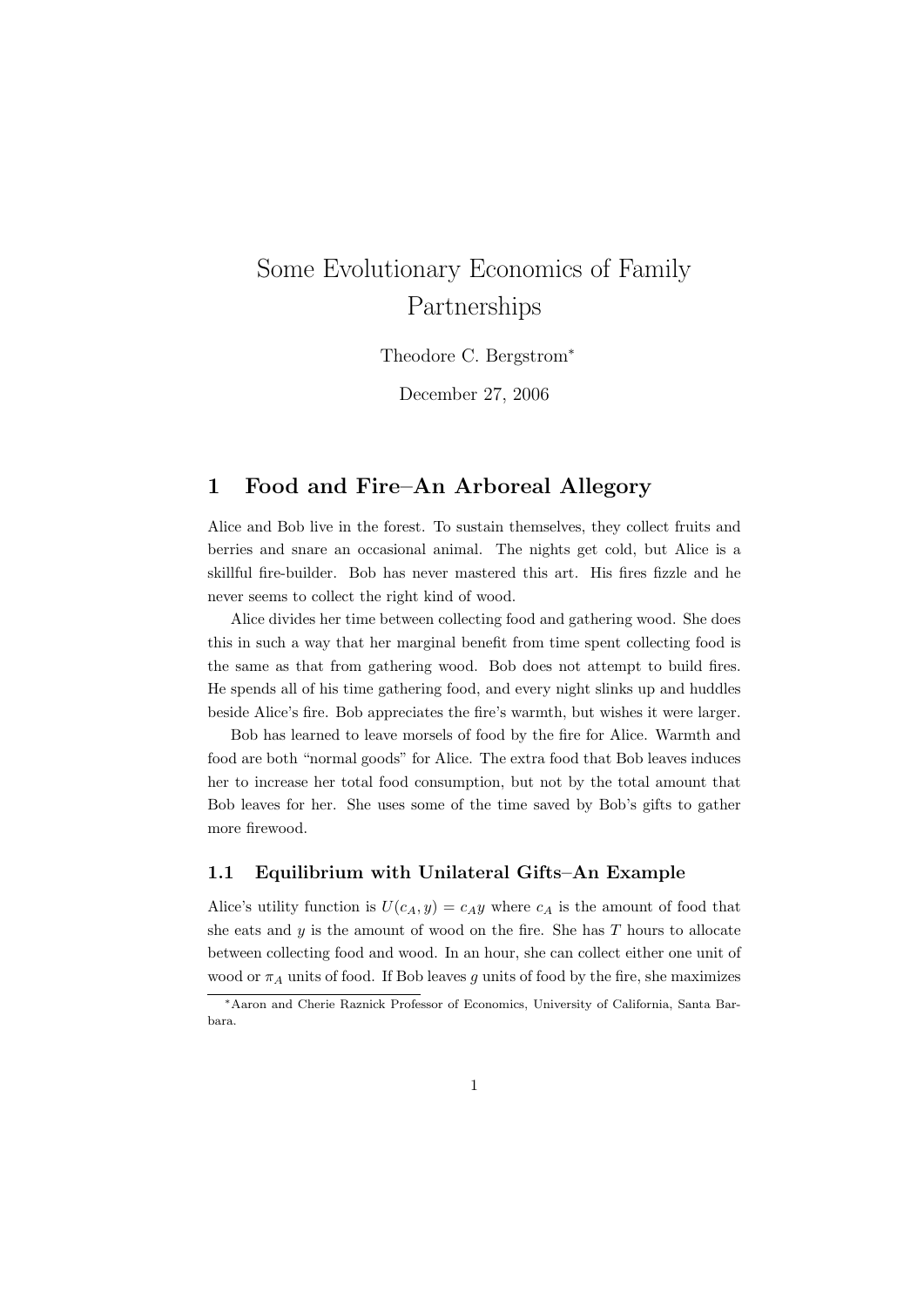her utility by choosing

$$
y = \frac{1}{2} \left( T + \frac{g}{\pi_A} \right) \text{ and } c_A = \frac{1}{2} \left( \pi_A T + g \right) \tag{1}
$$

Bob's utility function is  $U(c_B, y) = c_B y$  where  $c_B$  is his food consumption and  $y$  is the amount of wood on Alice's fire. Bob is useless at collecting wood, but he is able to gather  $\pi_B$  units of food per hour for T hours. If  $3\pi_A \geq \pi_B \geq \pi_A$ , then Bob maximizes his utility by selecting

$$
y = \frac{T}{4} \left( \frac{\pi_A + \pi_B}{\pi_A} \right) \text{ and } c_B = \frac{T}{2} \left( \pi_A + \pi_B \right). \tag{2}
$$

He achieves this outcome by giving  $g = (\pi_B - \pi_A)T/2$  units of food to Alice. In this case, Alice spends the fraction  $(3\pi_A - \pi_B)/4$  of her time gathering food and the remainder of her time collecting wood.

If  $\pi_B \leq \pi_A$ , then in equilibrium, Bob gives Alice no food and Alice divides her time equally between collecting food and wood gathering. She collects  $c_A$  =  $\pi_A T/2$  units of food and  $y = T/2$  units of wood.

#### 1.2 Pareto efficiency and conditional payments

Although Bob and Alice both benefit when Bob leaves food for Alice, unilateral gifts do not achieve full Pareto efficiency. In equilibrium with unilateral gifts, Alice's marginal rate of substitution between fire and food equals the marginal cost  $\pi_A$  of wood relative to food. But the fire is a public good for Alice and Bob. If Alice is not spending all of her time gathering wood, and if the sum of Alice's and Bob's marginal rates of substitution exceeds  $\pi_A$ , then both persons can be made better off if Alice gathers more wood. At a Pareto optimal allocation:

$$
y = T\left(\frac{\pi_A + \pi_B}{2\pi_A}\right) \text{ if } \pi_B \le \pi_A \text{ and } y = T \text{ if } \pi_B \ge \pi_A. \tag{3}
$$

Any change that is a Pareto improvement on unilateral equilibrium requires Bob to transfer more food to Alice and Alice to supply a larger fire. If Bob could observe the way that Alice spends her time, the two parties could support Pareto optimal outcome by means of payments from Bob to Alice for gathering firewood. But this may not be possible if Bob is not be able to monitor Alice's activities and if there is randomness in the relation of the size of fire to Alice's effort. In a Pareto optimal allocation, Alice's marginal rate of substitution between fire and food is less than the marginal cost of fire and therefore Alice could increase her utility by clandestinely substituting a bit of food collection for wood gathering.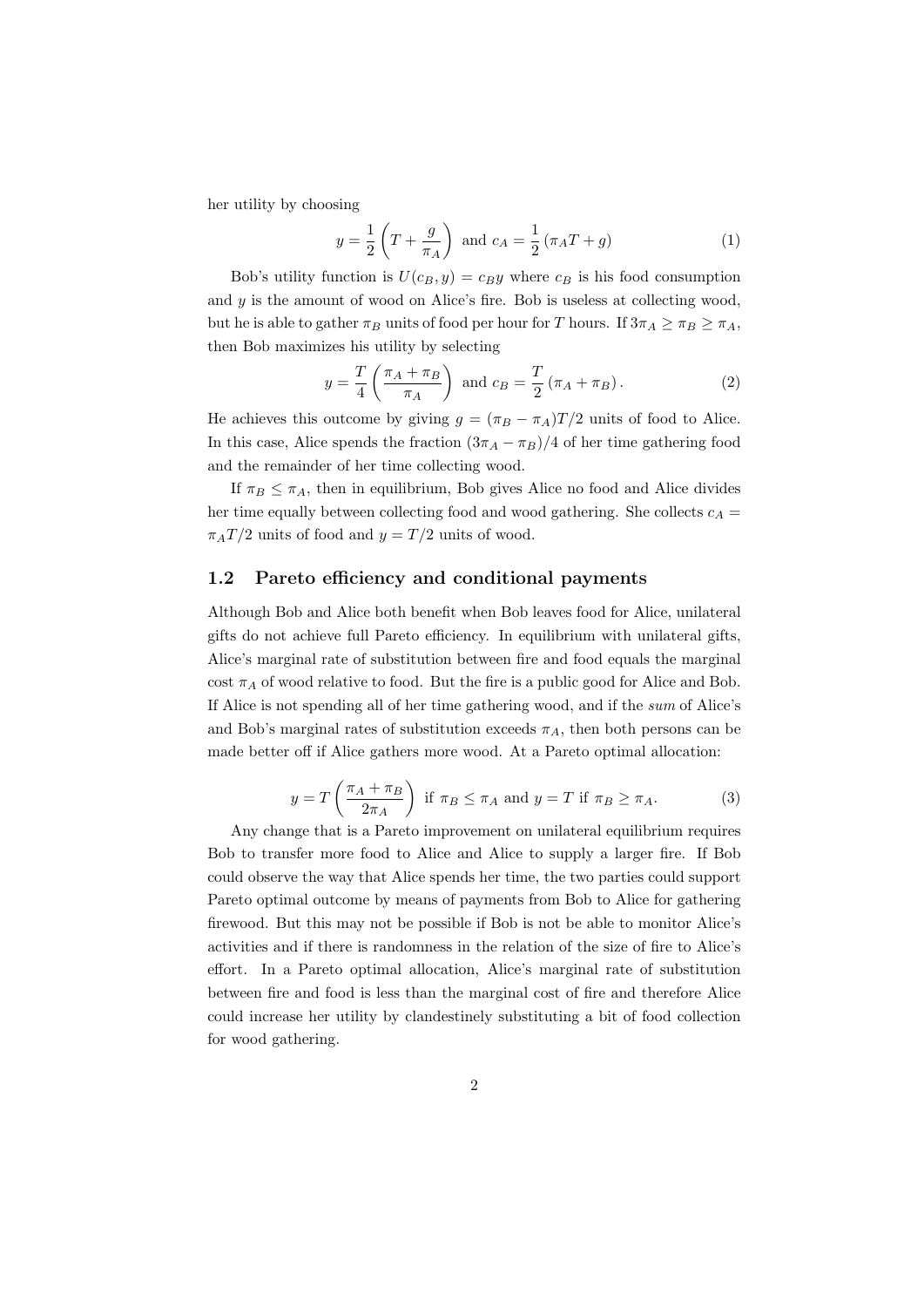#### 1.3 Common Interests

Suppose that the only thing that Alice and Bob really care about is the size of the fire. Both consume food, but they do so merely to give themselves the strength to make greater net contributions to their ultimate goal, a large fire. Then Alice and Bob both have dominant strategies. Each maximizes utility by choosing consumption to maximize his or her net output. There are no problems of incentives or moral hazard and there is no need for monitoring. Since their interests coincide, Alice wants to allocate her efforts and resources in exactly the same way that Bob would choose for her. Likewise Bob wants to allocate his efforts in exactly the same way that Alice would have chosen for him. We also see that in this case, any technical change that increases productivity in food collection will lead them to increase the size of the fire, regardless of the effect on the relative costs of food and fire.

### 2 How are children like fire?

As you may have guessed, the allegory of Alice, Bob, and the fire is intended to represent the choices confronted by a female and a male whose offspring share their genes. Evolutionary theory predicts selection for genes that produce behavior that tends on average, to maximize the number of their surviving descendants. This theory suggests that evolution would select for individuals who act as if personal consumption is not an end in itself, but rather an instrument for reproductive success. Such individuals would pursue goods and leisure insofar as they result in increased health, strength, and longevity, which in turn allow them to produce more thriving children and grandchildren.

Couples who bond in lifelong monogamous relationships share a fundamental common interest. Since they share the same line of descendants, actions that maximize the reproductive success of one must also maximize that of the other. Each is an agent of the reproductive success of the other, so natural selection would favor the emergence of mutual concern between spouses. If this common interest were complete, the evolved nature of humans could potentially support the biblical injunction, "Love thy neighbor as thyself."

As realism is added, discordant elements intrude on this idyll. Even in a monogamous, lifelong partnership, the genetic interests of husband and wife do not coincide perfectly. "The inlaw problem" is a source of dissonance common in popular mythology. According to the biological theory of kin-selection, [14] [4]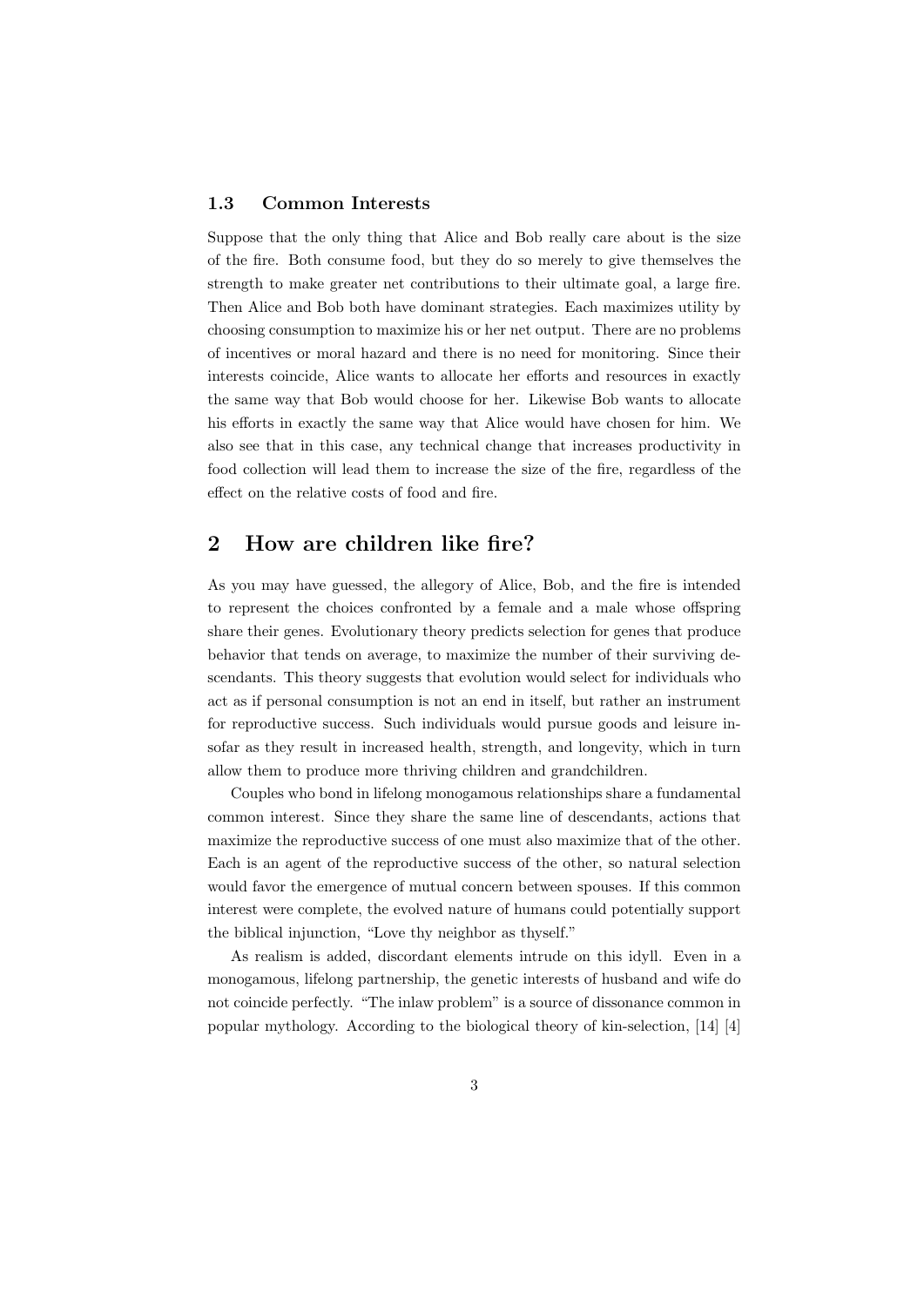natural selection favors individuals who value the reproductive success of their siblings at half of their own. If one sibling is prosperous and the other has fallen on hard times, then by giving resources to his unfortunate sibling, a prosperous individual may benefit the sibling's reproductive success by more than twice the cost to his own. The prosperous sibling then has a genetic interest in making a transfer. Since the relatives of one spouse are not closely related to the other, kin-selection theory predicts that monogamous couples will disagree about when to help needy inlaws.

Through most of our evolutionary history, death rates of men and women in their prime reproductive years were high. There was a significant chance that one partner would die and the surviving partner would remarry and have children with another partner. A man's reproductive interest would favor shorter birth intervals than his wife's, since if she dies in childbirth, he may be able to remarry and continue to reproduce.

Anthropologists find adultery to be common in a wide variety of human societies.<sup>1</sup> Males who are uncertain of the paternity of existing children have a smaller genetic stake in the quality of existing children and stand to gain more net fertility from an additional child than would their spouses. This conflict is especially strong when divorced persons remarry. Fortunately, human males are not as resolute in their genetic self-interest as male lions or chimpanzees who, when they encounter a nursing mother with whom they have not et mated, will kill the infant in order to bring the mother into oestrus. Some of these inclinations seem to persist in our species. Evolutionary psychologists, Martin Daly and Margo Wilson's [9] show that child abuse by stepfathers is far more frequent than by biological fathers or by mothers. Studies by Heather Antecol and Kelly Bedard and by William Comanor and Llad Philips [3][8] find that children raised by stepfathers are much more likely than children raised by two biological parents to engage in anti-social activity and to experience trouble with the law.

<sup>&</sup>lt;sup>1</sup>Kristen Hawkes, Alan Rogers, and Eric Charnov [15] argue that full monogamy is unlikely to be an evolutionarily stable equilibrium because in such a society, the payoff to opportunistic adultery would be extremely high. These authors construct a model where in equilibrium males divide their time between philandering, guarding their mates from philanders, and providing resources for their mates' children.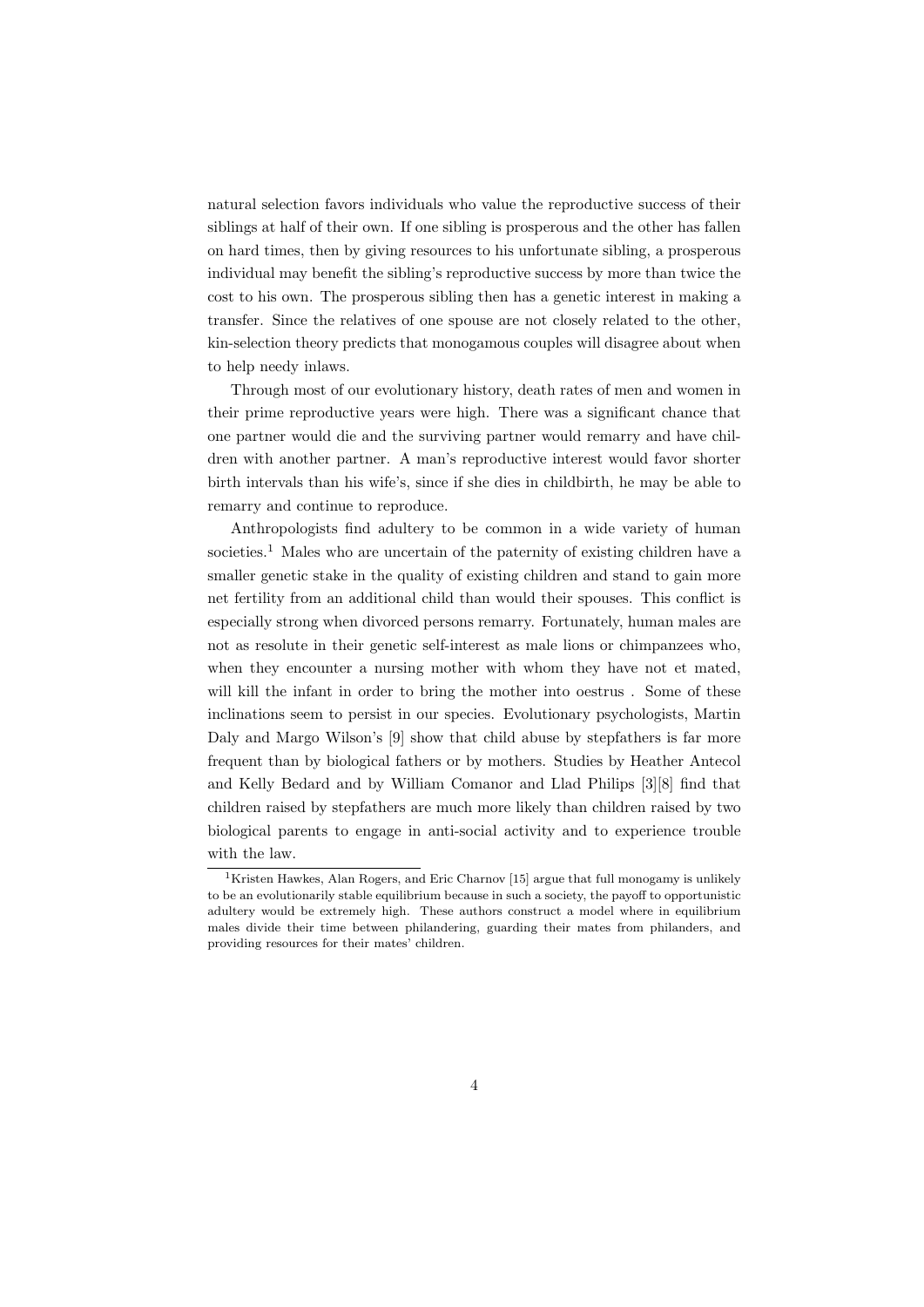## 3 The Demographic Transition

The demographic transition that swept through Western Europe in the late 19th and early 20th century, and followed economic development in much of the world, presents a stiff challenge both to standard economic theories and to evolutionary theories of reproductive behavior. In Western Europe, starting in about 1870, real wages began to rise at a rate of about 2 per cent per year. Over the same period, net reproduction rates fell from an average of three surviving children per woman in 1860 to slightly fewer than two in the modern era [6]. Gross reproduction rates fell even more rapidly, as infant mortality declined sharply. In the latter half of the twentieth century, a similar pattern of rising wages and falling birth rates occurred in developing countries of Asia and Latin America. Cross country comparisons in modern times show a negative relation between per capita income and net fertility.

Evolutionary biologists find it puzzling a species would reproduce less rapidly when individuals have access to more material resources. [1] They would expect natural selection to favor animals that increase their fertility when resources are more abundant over those who pursue the opposite strategy. Thus there are strong evolutionary reasons to expect children to be "normal goods."

An economist's reflexive response is that if income effects don't explain the data, substitution effects can do the trick. As real incomes rose, so did real wages, and hence the cost of child-rearing—a relatively labor-intensive activity. If the negative price effect overwhelmed the positive income effect of real wages, fertility could decrease. In our example with Alice and Bob, if both became more productive at collecting food while Alice's wood-gathering productivity did not change, then, as seen from Equations 2 and 3, the equilibrium size of the fire would not change. This invariance follows from our assumptions that utility is Cobb-Douglas and that the relative cost of fire rises at the same rate as productivity in food collection.

In general, for wages and fertility to move in opposite directions it must be that the cost of children rises more rapidly than the ratio of the absolute value of price elasticity to the income elasticity. This is a strong assumption, and nobody seems to have collected direct evidence that it is satisfied. Even stronger assumptions would be needed to rationalize the cross sectional data. Prior to the industrial revolution, it appears that fertility was a normal good. Data collected from wills of male testators in preindustrial England [7] and from eighteenth and nineteenth century church records and tax records in Germany,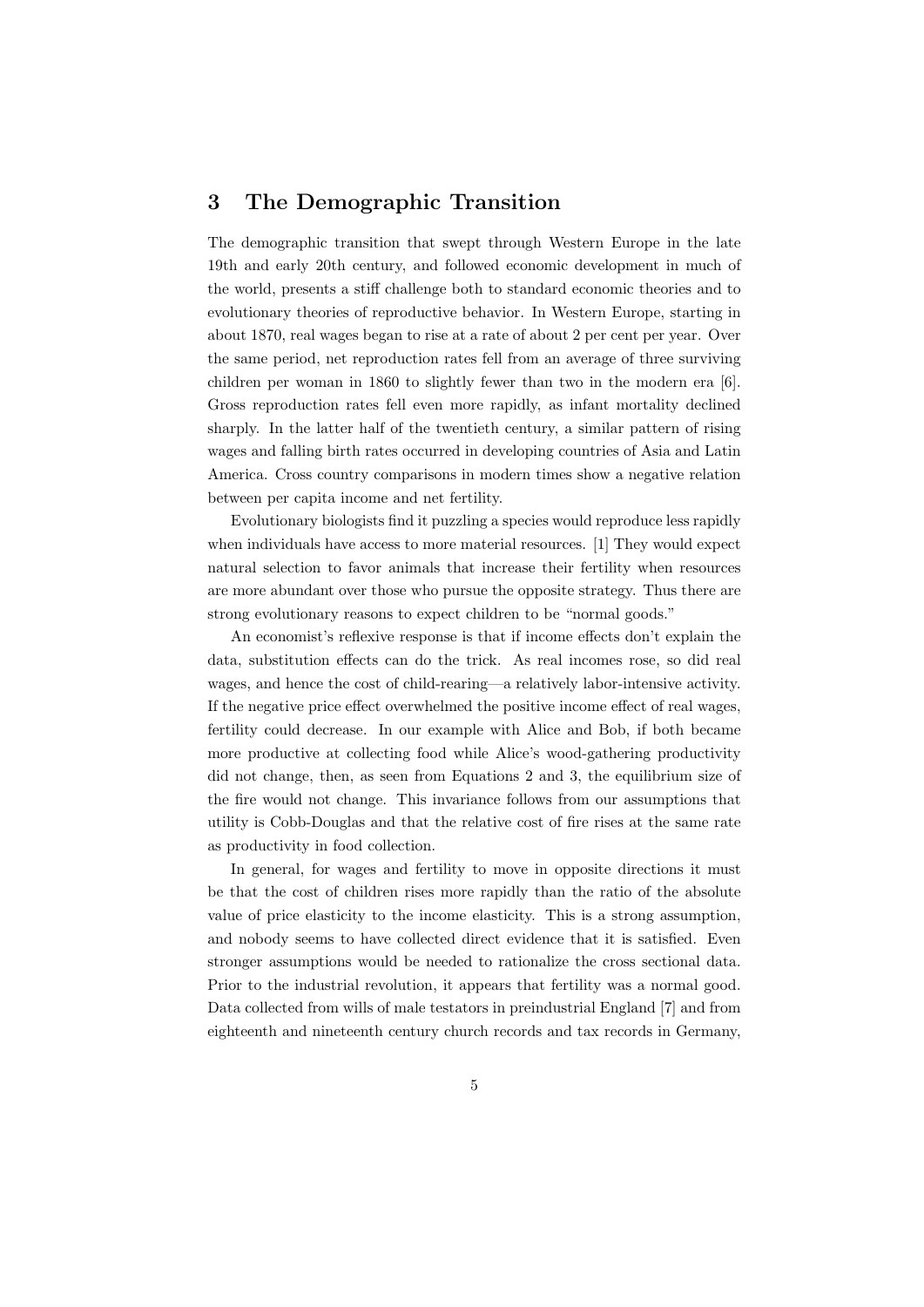[25], Sweden [19], and Norway [23] all find reproductive success to be positively related to wealth and occupational status. In contrast, in modern economies there seems to be little or no correlation between income and wealth. [10] [17].

We are left with challenging questions. Why was there positive correlation between wealth and fertility before the demographic transition, but not after? If children are normal goods and if rich and poor face the same prices for inputs to raising children, why is fertility not positively correlated with income? Of course the costs of child rearing are not entirely constant across incomes. Childrearing costs are likely to increase with parents' wages, since parents must use at least some of their own time in child care. But household help, child care workers, and school teachers can all be hired at market wages.

Björn Gustafsson and Urban Kjulin [13] use Swedish time diaries and household accounts to estimate that "active child care" amounts to less than onefourth of the cost of child-rearing for children of age 0-7 years. "Other housework" constitutes about one half of the costs, and housing and goods and services account for the remainder. If the wealthy choose to provide all of the "active child care" but purchase the remaining inputs for child care at market prices, then in cross section, wage differences would be accompanied by differences in child care costs that are about one fourth as large. In order to explain the invariance of number of children to wealth, we would need the price elasticity of demand for children to be four times as large as the income elasticity.

Gary Becker [2] proposed a potentially more powerful source of price effects. Technical change increased the schedule of returns to human capital. As a result, the optimal level of human capital investment per child, and hence the cost of producing an optimally educated child, has increased. This explanation seems to require that rates of return to human capital increased over time, despite a large increase in its supply. Clark [6] maintains that "in England and a variety of other pre-industrial countries, the rewards to human capital were higher than in the modern economy." According to Clark, the ratio of wages of craftsmen to those of laborers fell steadily from the eighteenth century to the present. If this is the case, then increases in the supply of human capital must somehow have been the result of a shift in the demand curve for human capital, rather than a movement along an unchanged demand curve.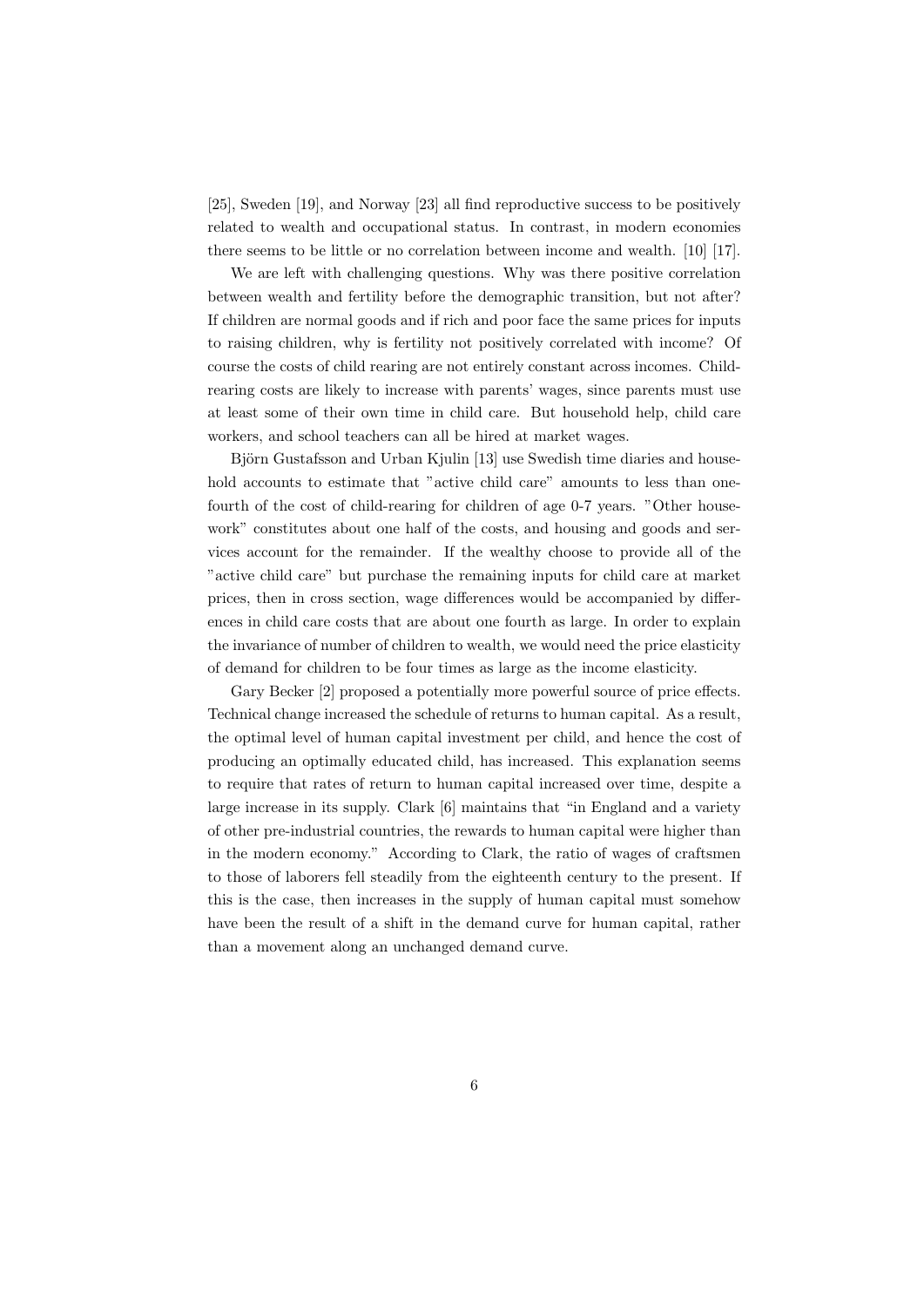#### 3.1 Preference Changes?

Oded Galor and Omer Moav [12] propose that improvement of technology over recent centuries has led to Darwinian selection for parents who prefer smaller numbers of better-fed and educated children. If, as Clark [6] maintains, the skill premium has declined since the middle ages, this effect could explain why human capital has continued to accumulate despite a falling skill premium. The argument that these taste changes resulted from Darwinian selection is more difficult to sustain. In order for natural selection to favor preferences for fewer but higher quality children, it would have to be that those who have fewer children have more descendants in the long run. Studies of eighteenth and nineteenth century birth records show that richer people tend to have more surviving offspring than poorer, but this fact does not necessarily imply that those who have small numbers of high-quality children tend to have more grandchildren or great grandchildren than those who have many low-quality children.

This point is illustrated by Kaplan et al [17] who surveyed the life histories of family dynasties for a large sample of U.S. males born in the twentieth century. They found that men who had fewer siblings tended to be better educated and had higher lifetime incomes. But this effect apparently did not result in greater long term fertility for those with fewer children, because there was no correlation between the wealth and fertility in the second generation. Therefore men who had fewer children had wealthier children, but they had fewer, not more, grandchildren.

Galor and Moav propose that accelerating technical progress in the period after the industrial revolution increased wages sufficiently to relax the Malthusian pressure that enforced optimal quantity-quality choices in the past. As a result, they argue, in the modern era, families with a preference for large families reproduce more rapidly than those with a preference for smaller families of better educated children. It is no doubt correct that in wealthy societies, in the short run, natural selection does not impose strict discipline on reproductive strategies. This observation, however does not help us to understand what happened when Malthusian constraints relaxed. It remains a mystery why so many families that could easily have afforded to raise more than two high quality offspring have chosen to restrict their fertility to two or fewer children.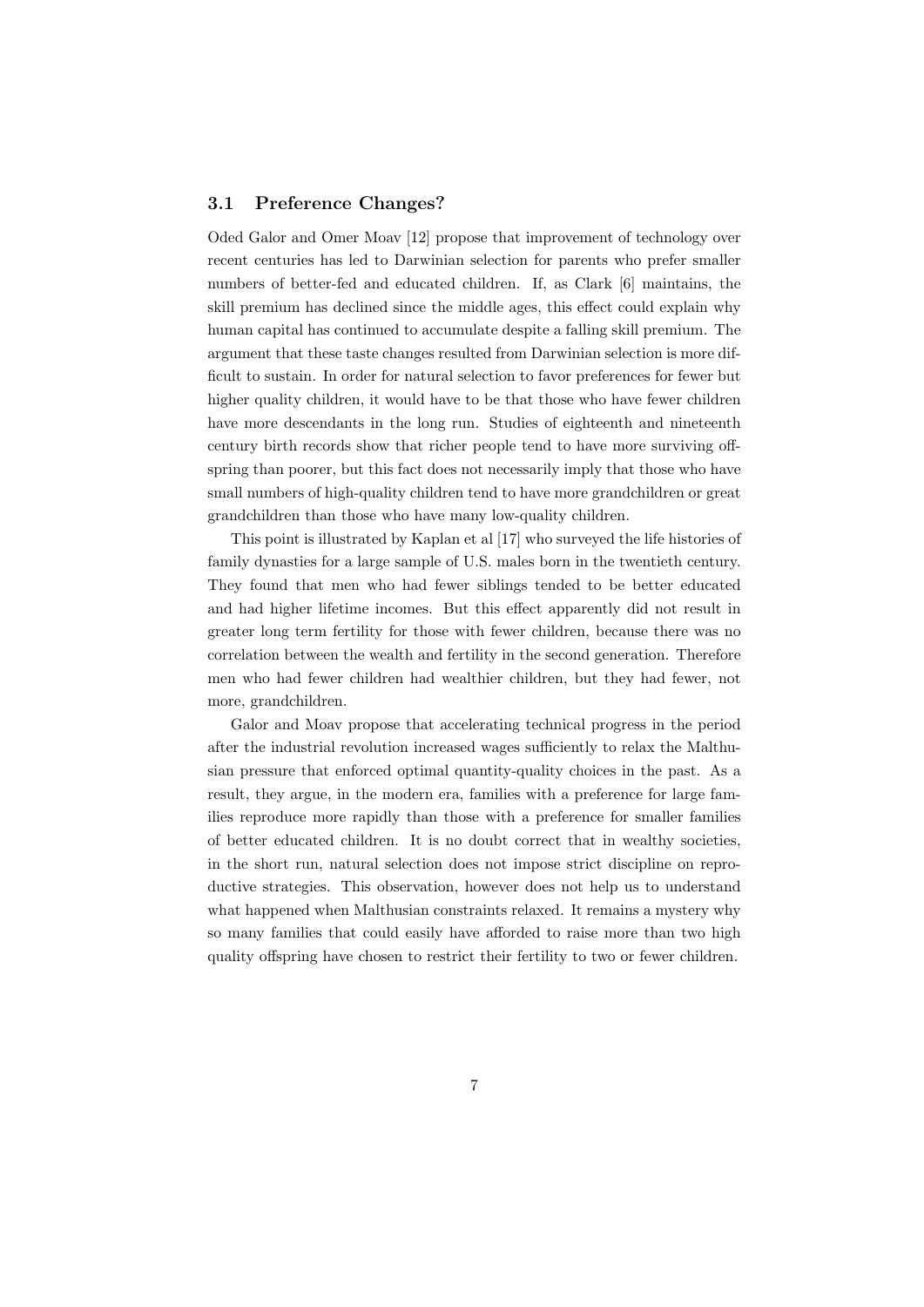#### 3.2 Power Shifts?

There is reason to believe that humans evolved under circumstances of less than complete monogamy and hence there are systematic conflicts of genetic interests between marriage partners. In deciding whether to have another child, a woman must weigh the expected long term success of this child against the cost in diluted resources for her previously born children. While the mother has an equally large genetic stake in her previously born children as in a potential newborn, the interests of her mate in the older children must be discounted by the probability that they are not his. Furthermore, although her reproductive career would end if she should die in childbirth, he may be able to remarry and continue to reproduce.

A large and growing literature of empirical consumer demand studies reject the hypothesis that household consumption behavior can be explained by the decisions of a single rational agent acting for the entire family. (See for example, Martin Browning et al, [5], McElroy [21] and Lundberg et al [20].) These studies find that pattern of consumer expenditures in households is significantly influenced by the relative bargaining power of the partners, as measured by their non-labor incomes. Duncan Thomas [24] found that in Brazilian families, unearned income of the mother has a much stronger effect on measures of child health than that of the father. John Hoddinott and L. Haddad [16] found similar results for the Cote d'Ivoire. Cheryl Doss [11] found that in Ghana the share of assets owned by the wife had positive effect on the share of household expenditures going to food and education and negative effects on the share going to alcohol and tobacco.

Jerome Barkow, an anthropologist, and Nancy Burley, a biologist [1] proposed that because of genetic conflict of interest between mates, evolution could have shaped preferences so that "human females would fail to bear the optimal number of children in the absence of pressure of mates and kin." Birth intervals would reflect the outcome of a tug-of-war between mates, where the difference in the evolved target birth intervals of the two sexes exaggerate the difference in their true genetic interests. Thus men would desire more children and women fewer children than their own genetic interest dictates. Differences in birth rates across time and between cultures would occur as one side or the other gains increased leverage in this tug-of-war. A partial explanation of the modern emergence of high incomes and of birth rates slightly below replacement levels could be that in modernized economies, women have increased influence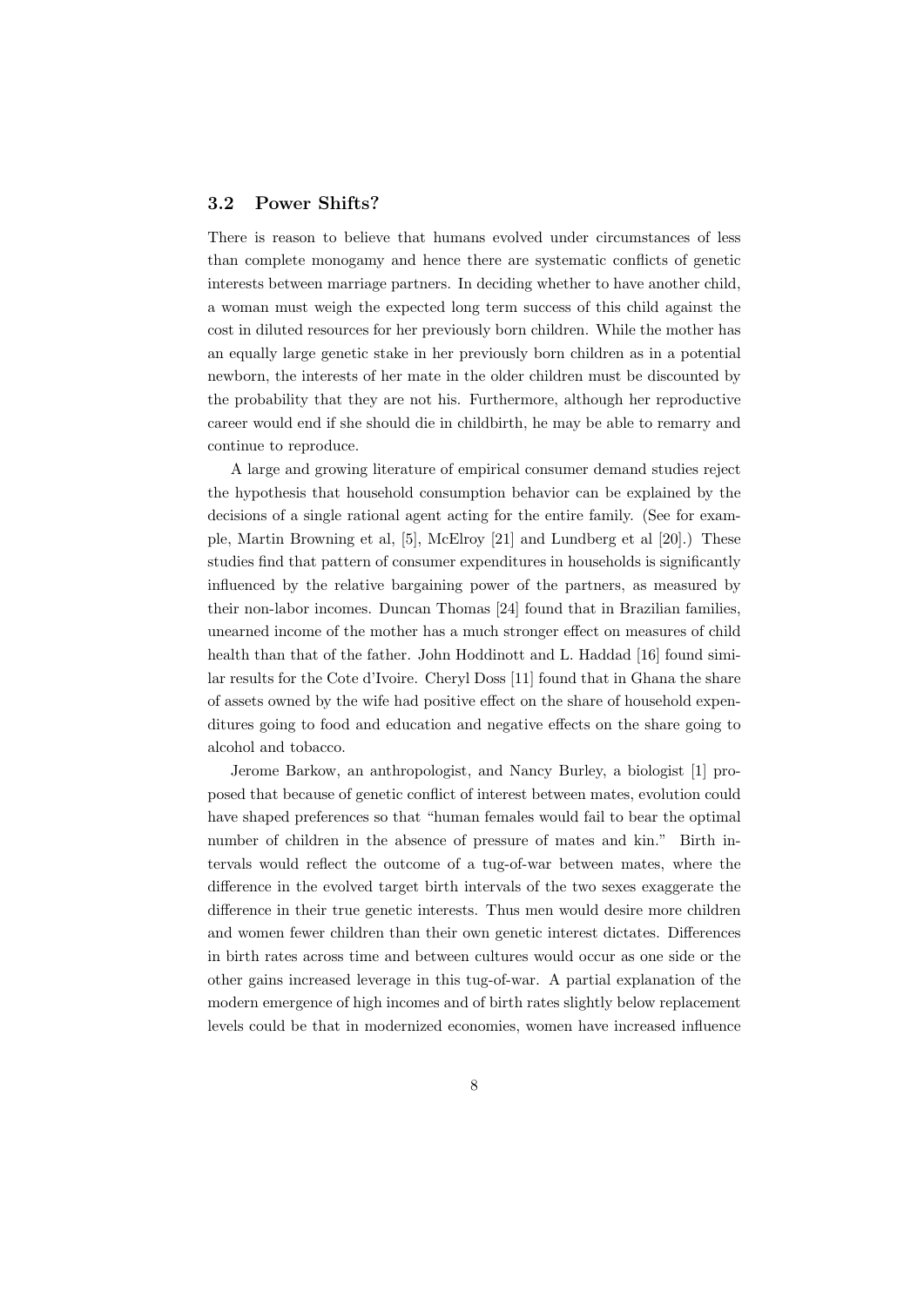in household decisions and, together with improved contraceptive technology, have gained greater control of their own fertility. Clark [6] proposes a similar view. He points to the historical coincidence of the rise of literacy in women and the onset of the demographic transition. He takes this as evidence of the rising status of women with a resulting shift in household decisions toward family sizes preferred by women.

Empirical studies of differences between the number of children preferred by men and the number preferred by their wives are surprisingly rare. Using data from the Malaysian Family Life survey, Imrul Rasul [22] finds that in interviews, Malaysian husbands say they want more children than their wives. Rasul finds that when measurable household bargaining power favors the wife, a couple tends to have fewer children. In a survey of Brazilian households, Emily Klawon and Jill Tiefenthaler [18] as the ratio of the wife's non-labor income to the husbands increases, couples tend to have fewer children. Like Rasul, they interpret this result as an indication that as women gain bargaining power in the household they use this influence to achieve lower fertility than their husbands would prefer.

## 4 Conclusion

If fertility were in the domain of rational choice, evolutionary theory would predict that the human utility function would focus on expected long term fertility, a prediction that seems to be soundly rejected by the demographic transition. Kaplan and his coauthors [17] propose that in humans, while cognitive processes have evolved to manage decisions about parental investment, fertility through most of human history has been regulated by physiological processes such as nutrition and breast-feeding. In the modern era, returns to parental investment per child do not diminish until extremely high levels are reached. At the same time, people have begun to exercise cognitive control of reproduction through contraception.

No simple economic or biological theory seems adequate to explain the historical relation between wages and fertility. Quite likely, the reason is that multiple causes interact in a more complex way than we have imagined. The period of the demographic transition has seen many fundamental changes whose influences are likely to be intertwined. Mortality rates have declined drastically, for children and for adults. Living and working conditions have changed drastically with the movement from the farms to the city. The principle source of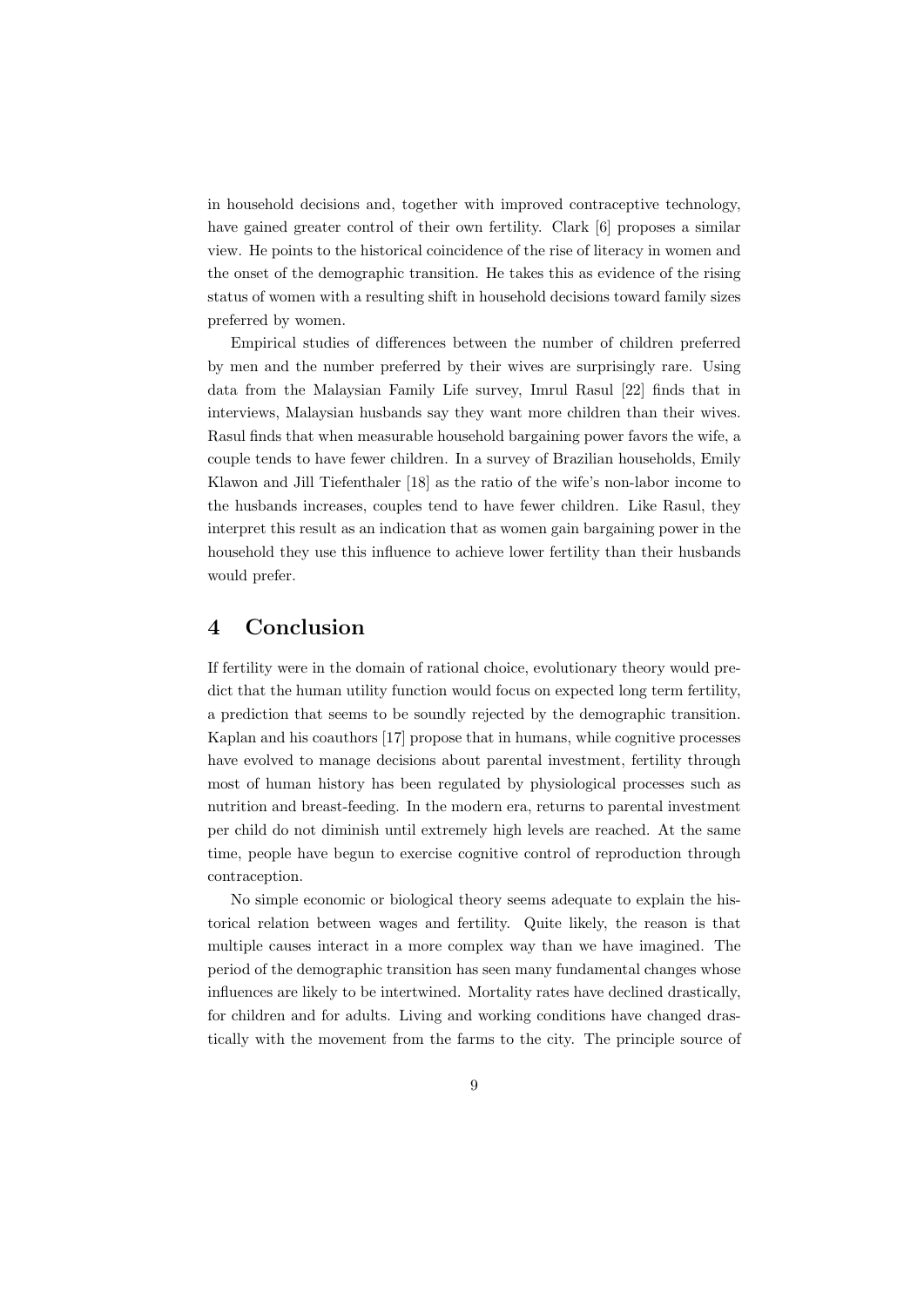family wealth has changed from land ownership to physical and human capital. Effective contraceptive devices have become widely available and socially approved. Some of the observed paradoxical behavior may result from the fact that fertility decisions are not the rational choice of a single agent, but a joint decision of two individuals whose interests are partly in conflict.

## References

- [1] Jerome H. Barkow and Nancy Burley. Human fertility, evolutionary biology, and the demographic transition. Ethology and Sociobiology, 1(3):163–180, 1980.
- [2] Gary Becker. Fertility and the economy. Population Economics, 5:185–202, 1992.
- [3] Kelly Bedard and Heather Antecol. Does single parenthood increase the probability of teenage promiscuity, substance use and crime? Journal of Population Economics, to appear, 2007.
- [4] Theodore Bergstrom. On the evolution of altruistic ethical rules for siblings. American Economic Review, 85(1):58–81, March 1995.
- [5] Martin Browning, Francois Bourguignon, Pierre-André Chiappori, and Valérie Lechene. Incomes and outcomes: A structural model of intrahousehold allocation. Journal of Political Economy, 1994.
- [6] Gregory Clark. Human capital, fertility, and the industrial revolution. Journal of the European Economic Association, 3:505–515, April-May 2005.
- [7] Gregory Clark and Gillian Hamilton. Survival of the richest: The Malthusian mechanism in pre-industrial england. The Journal of Economic History, 66(3):1–30, September 2006.
- [8] William Comanor and Llad Phillips. The impact of income and family structure on delinquency. Journal of Applied Economics, 5(2):209–232, 2002.
- [9] Martin Daly and Margo Wilson. Homicide. Aldine de Gruyter, New York, 1988.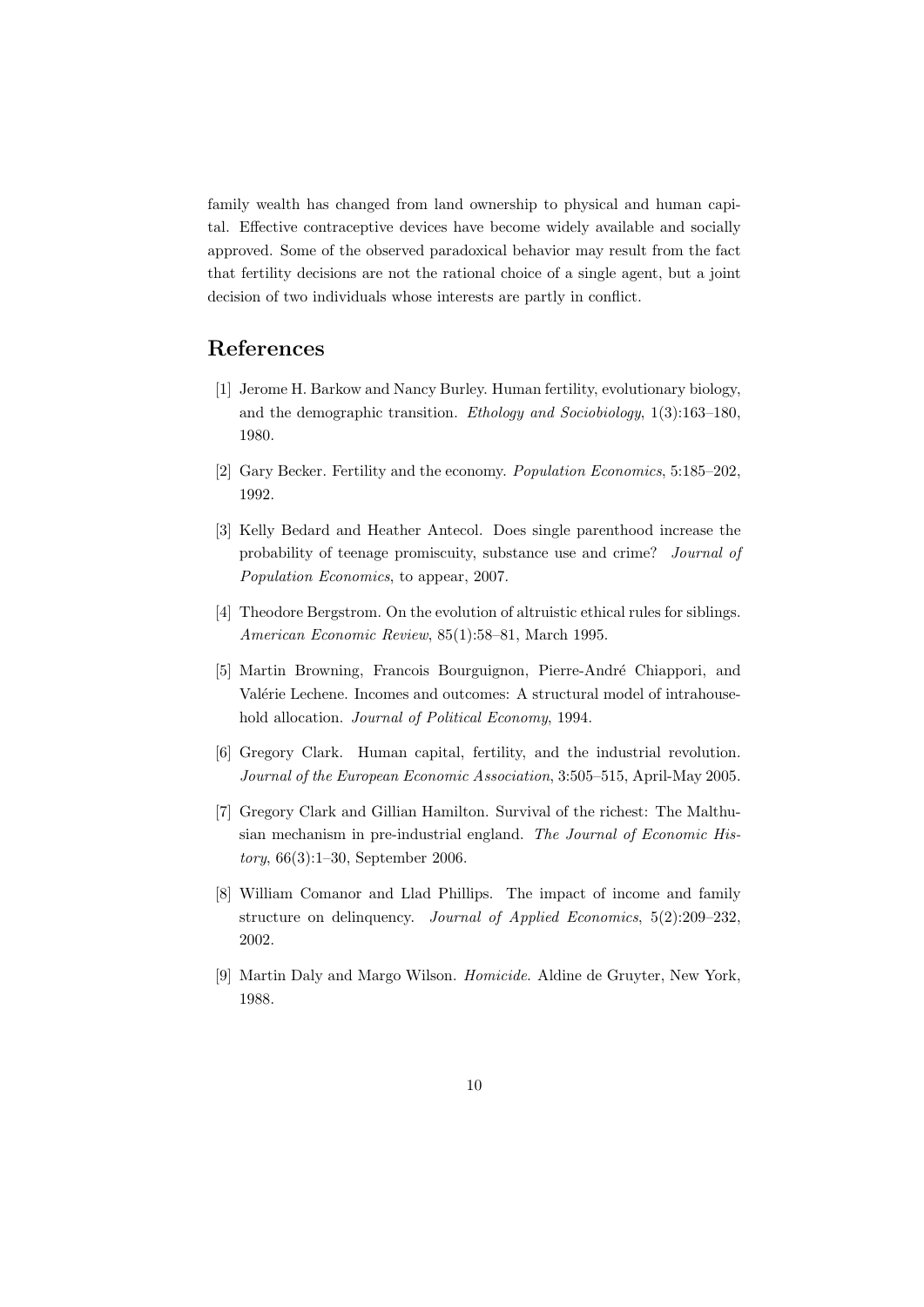- [10] Nicola Dickmann. Fertility and family income on the move–an international comparison over 20 years. Working Paper 360, Maxwell School of citizenship and public affairs, Syracuse University, Syracuse, New York, October 2003.
- [11] Cheryl Doss. The effects of intrahousehold property ownership on expenditure patterns in Ghana. *Journal of African economies*, 15(1):149–180. 2005.
- [12] Oded Galor and Omer Moav. Natural selection and the origin of economic growth. Quarterly Journal of Economics, 107(4):1133–1191, November 2002.
- [13] Björn Gustafsson and Urban Kjulin. Time use in child care and housework and the total cost of children. Journal of Population Economics, 7(3):287– 306, September 1994.
- [14] William D. Hamilton. The genetical evolution of social behavior, i and ii. Journal of Theoretical Biology, 7(1):1–52, July 1964.
- [15] Kristen Hawkes, Allan Rogers, and Eric Charnov. The male's dilemma: Increased offspring production is more paternity to steal. Evolutionary Ecology, 9:662–677, 1994.
- [16] John Hoddinott and L. Haddad. Does female income share influence household expenditures: Evidence from the Cote d' Ivoire. Oxford Bulletin of Economics and Statistics, 57:77–96, 1995.
- [17] Hillard S. Kaplan, Jane B. Lancaster, Johnson Sara E., and John A. Bock. Does observed fertility maximize fitness among New Mexico men? Human Nature, 6(4):325–360, 1995.
- [18] Emily Klawon and Jill Tiefenthaler. Bargaining over family size: the determinants of fertility in Brazil. Population Research and Policy Review, 20:423–440, 2001.
- [19] Bobbi S. Lowe and Alice Clarke. Resources and the life course: Patterns through the demographic transition. Ethology and Sociobiology, 13:463– 494, 1992.